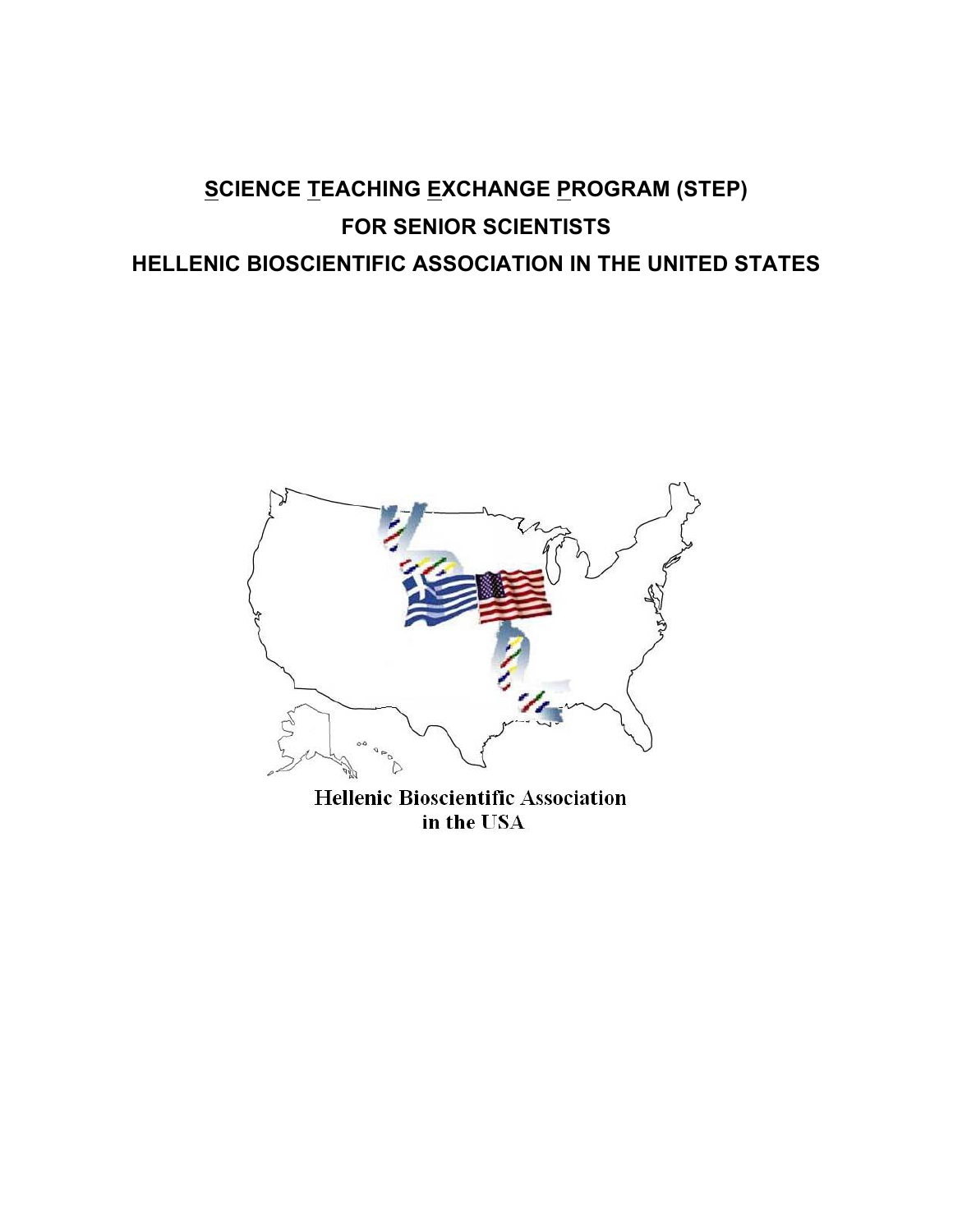## **Science Teaching Exchange Program (STEP) for Senior Scientists Overview**

The Hellenic Bioscientific Association in the USA (HBA-USA) is a pan-american scientific association whose members are physicians and biomedical scientists of Greek descent living in the US. The primary goal of the HBA-USA is to provide a framework for professional interaction and collaborations among Greek Bioscientists that live in the US, Greece and Cyprus.

The HBA-USA has put forward an initiative under the title Science Teaching Exchange Program (STEP). This proposal describes the rationale and procedural details of the Science Teaching Exchange Program (STEP) with the ultimate goal of familiarizing the reader with the program and securing the financial support necessary for its success.

## **Goals & Objectives**

The goal of STEP is to facilitate the transfer of senior scientists from US Universities to Universities and Institutions in Greece and Cyprus, where they can offer a short series of lectures in their area of expertise. The course can be at the undergraduate and the postgraduate level. The ultimate goals of STEP are:

a) To transfer cutting edge knowledge and expertise to young Greek scientists,

b) To facilitate the exchange of scientific ideas between Greek scientists working in Greece, Cyprus and the US and

c) To facilitate the establishment of long-term educational and scientific collaborations between the host Universities and US universities.

## **Program Description**

statute.

Eligible participants. A research scientist can be considered for participation as a visiting scientist in STEP when the following criteria are met:

1) The participant is of Greek descent (regardless of citizenship), holds a Ph.D., M.D. or M.D.- Ph.D degree and currently resides in the United States;

2) The participant has published at least 35 original, peer-reviewed research publications AND 3) The participant is a full member of the HBA-USA along the lines defined in the HBA-USA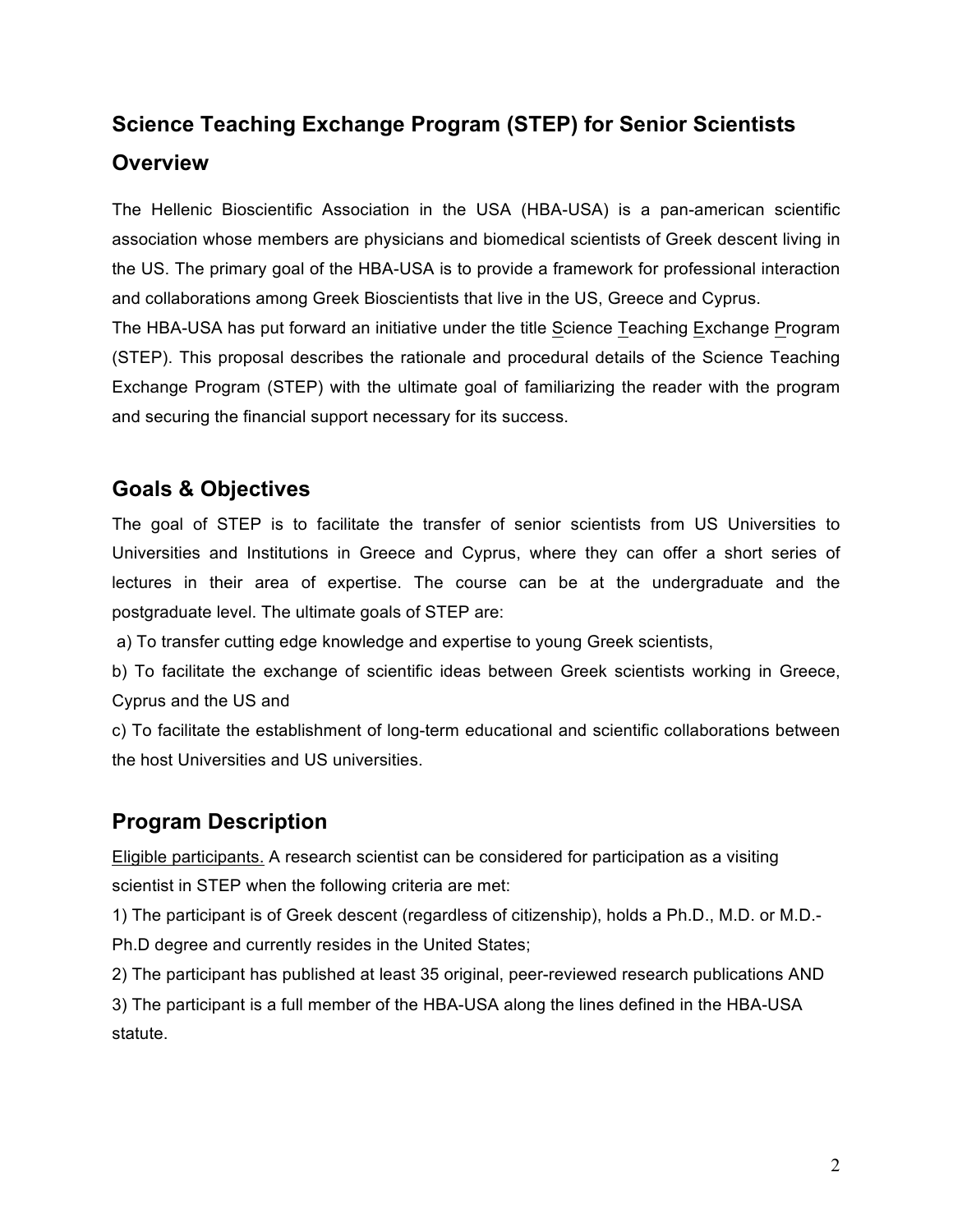The Dept of Biology of the Aristotelian University of Thessaloniki and the Department of Biological Applications and Biotechnologies have agreed to serve as Host Universities.

Obligations of involved parties. A text describing the details of the teaching agreement reached between the visiting scientist and the Host Universities or Institutions must be sent by the Host Universities or Institutions to the HBA-USA. All senior scientists participating in STEP must abide by this agreement. Failure of the visiting scientist to comply (non-show, intermitted lectures, etc), will result in revoke of the reimbursement of costs related to this program. The hosting University or Institution must provide the visiting scientist with all means necessary for the fulfillment of the assigned teaching activities, such as temporary office space with minimal equipment (desk, chair, phone line, internet access etc.).

### **Timeline**

| <b>PHASE IN THE PROGRAM</b>    | <b>TIME OF YEAR</b>      |
|--------------------------------|--------------------------|
| Call for applications          | May 2010                 |
| Selection of candidates        | <b>July 2010</b>         |
| Submission of proposals        | August 2010              |
| Notification regarding funding | September 2010           |
| Start of the program           | September 2011           |
| Progress report                | January 2011             |
| <b>Final Report</b>            | September 2011           |
| Year 1: visit of 3 professors  | September 2011, May 2012 |
| Year 2: visit of 2 professors  | January 2013, June 2013  |
| Year 3: visit of 3 professors  | June 2014 - ongoing      |

## **Budget**

| <b>TYPE OF EXPENSE</b>                                | <b>DAILY COST</b> | <b>WEEKLY COST</b> |
|-------------------------------------------------------|-------------------|--------------------|
| Airfare (Economy class only)                          | \$1,200           | \$1,200            |
| Lodging                                               | \$100             | \$700              |
| Maximum reimbursement for food (excluding<br>alcohol) | \$70              | \$490              |
| Public transportation / taxis                         | \$15              | \$105              |
| <b>TOTAL</b>                                          | \$190             | \$2,495            |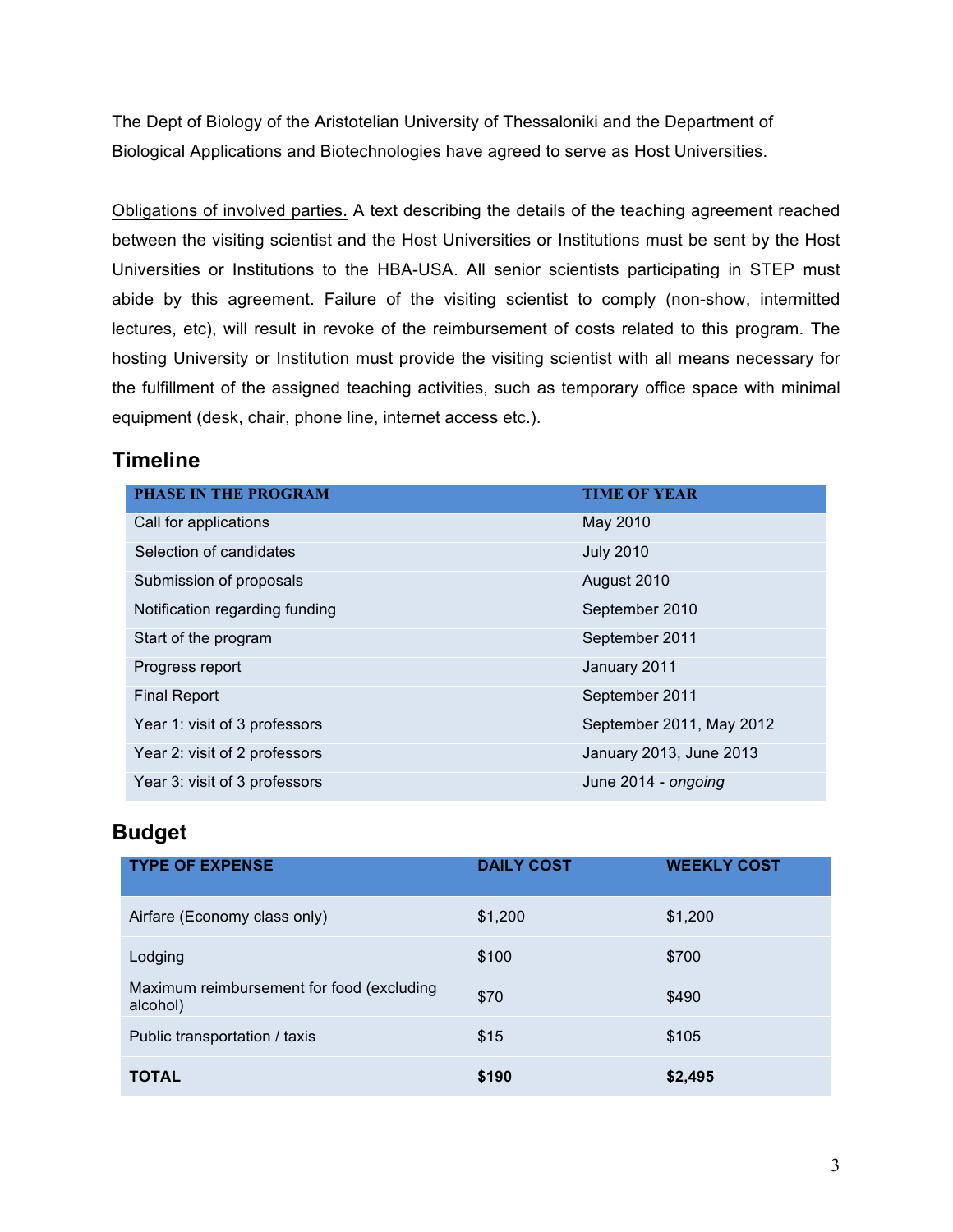The estimated total cost for 8 visiting senior scientists participating in STEP is: \$2,495 x 8 =

**\$19,960**

## **Professors and Faculty who have declared intention in participating in the transfer program**

| <b>Name</b>                      | <b>Affiliation</b>                         |
|----------------------------------|--------------------------------------------|
| <b>Christina Economos</b>        | <b>TUFTS University</b>                    |
| <b>Nikos Scarmeas</b>            | Columbia University                        |
| Michael S Polymenis              | <b>Texas A&amp;M University</b>            |
| Dimitri Avramopoulos             | John's Hopkins University                  |
| Vasilis Vasiliou                 | University of Colorado, Denver             |
| <b>Ted Krontiris</b>             | <b>Hope Cancer Center</b>                  |
| Nikolaos Georgios Frangogiannis, | <b>Baylor College of Medicine</b>          |
| Joanna Floros                    | Pennsylvania State University              |
| George Tsokos                    | <b>BIDMC/Harvard Medical School</b>        |
| George Georgiou                  | University of Texas                        |
| George Telides                   | <b>Yale University</b>                     |
| Manolis Kellis                   | <b>MIT</b>                                 |
| Angela Mortari                   | University of Minnesota                    |
| Anastasia Kralli                 | <b>Scripps Institute</b>                   |
| Stella Tsirka                    | Stonybrook College                         |
| Peter W. Kalivas                 | Medical University of South California     |
| <b>Theodore Angelopoulos</b>     | University of Central Florida              |
| Maria Lalioti                    | <b>Yale University</b>                     |
| Costas D. Maranas                | Pennsylvania State University              |
| Maria Hatzoglou                  | <b>Case Western University</b>             |
| <b>John Catravas</b>             | Medical College of Georgia                 |
| <b>Athena Kourtis</b>            | <b>CDC/Emory School of Medicine</b>        |
| Nikos Kyrpides                   | <b>DOE Joint Genome Institute</b>          |
| Robakis Nikolaos                 | <b>New York University</b>                 |
| Dora Angelaki                    | Washington University in St. Louis         |
| Sylvia Christakos                | University of Medicine and Dentistry of NJ |
| <b>Theoharis Theocharides</b>    | <b>TUFTS University</b>                    |
| John N. Sofos                    | <b>Colorado State University</b>           |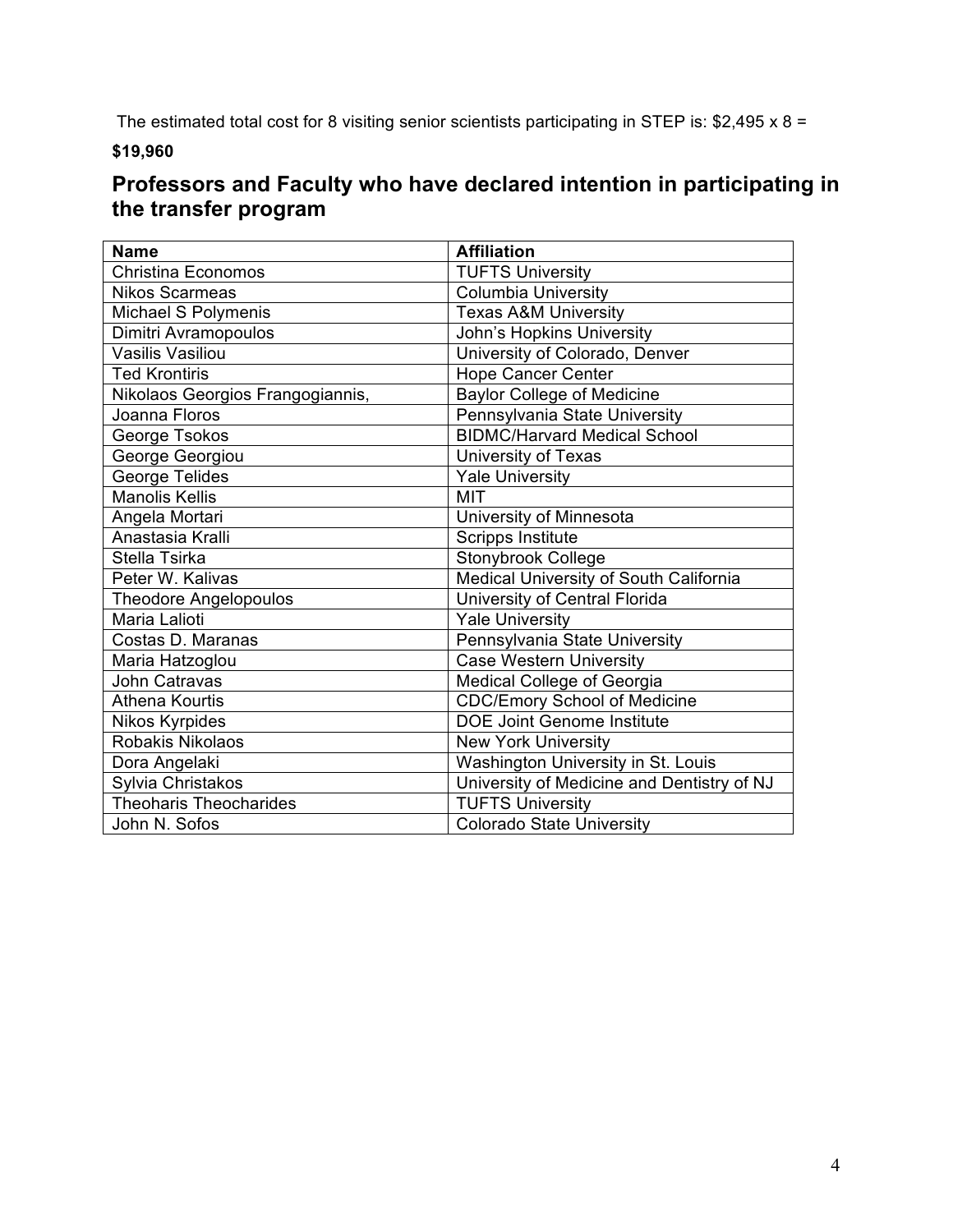### **Sponsorship options**

#### **Sponsor (\$500)**

Advertisement of the sponsor in HBA-USA's website associated with the publicity of the program.

#### **Patron (\$1,000)**

Sponsor benefits +

Sponsorship acknowledgment in HBA-USA's homepage for one month

Company logo displayed in abstract booklet of the next HBA-USA conference (scheduled biannually).

A meeting or communication with the visiting Professors

#### **Bronze sponsorship (\$2,500)**

Advertisement of the sponsor in HBA-USA's website associated with the publicity of the program.

Sponsorship acknowledgment in 1 newsletter of HBA-USA

Sponsorship acknowledgment in HBA-USA's homepage for three months

Company logo displayed in abstract booklet of the of the next HBA-USA conference

A meeting or communication with the visiting Professors

#### **Silver sponsorship (\$5,000)**

Advertisement of the sponsor in HBA-USA's website associated with the publicity of the program.

Sponsorship acknowledgment in 2 newsletters of HBA-USA.

Sponsorship acknowledgment in HBA-USA's homepage for six months

Company logo displayed in abstract booklet of the next HBA-USA conference

A meeting or communication with the visiting Professors

#### **Gold sponsorship (\$10,000)**

Advertisement of the sponsor in HBA-USA's website associated with the publicity of the program.

Sponsorship acknowledgment in 4 newsletters of HBA-USA.

Sponsorship acknowledgment in HBA-USA';s homepage for one year.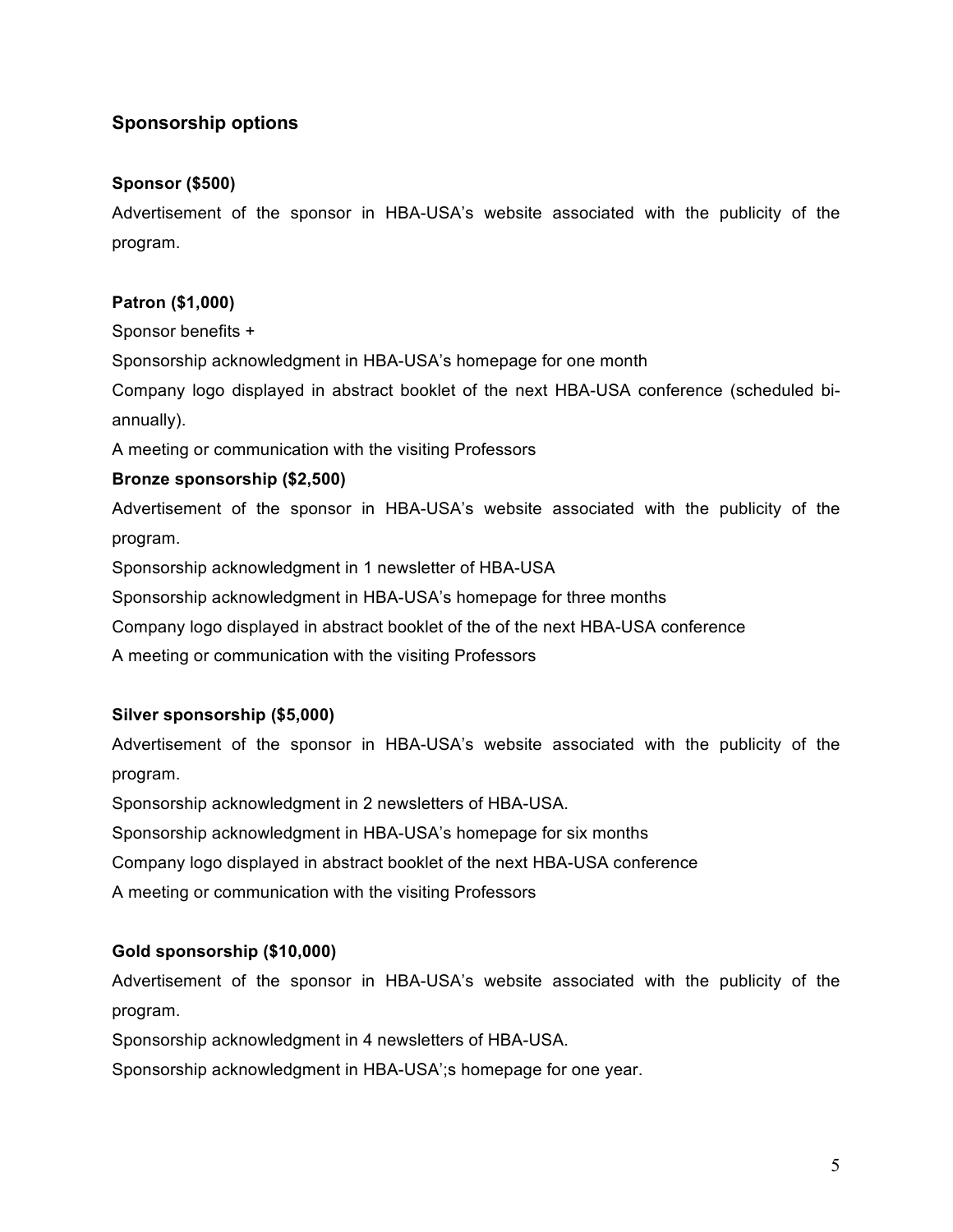Company promotional literature included in abstract booklet (up to 2 pages) and HBA-USA webpage.

A meeting with the visiting Professors.

Booth space for exposition in the next HBA-USA conference HBA-USA conference

Hosting of a session within the HBA-USA conference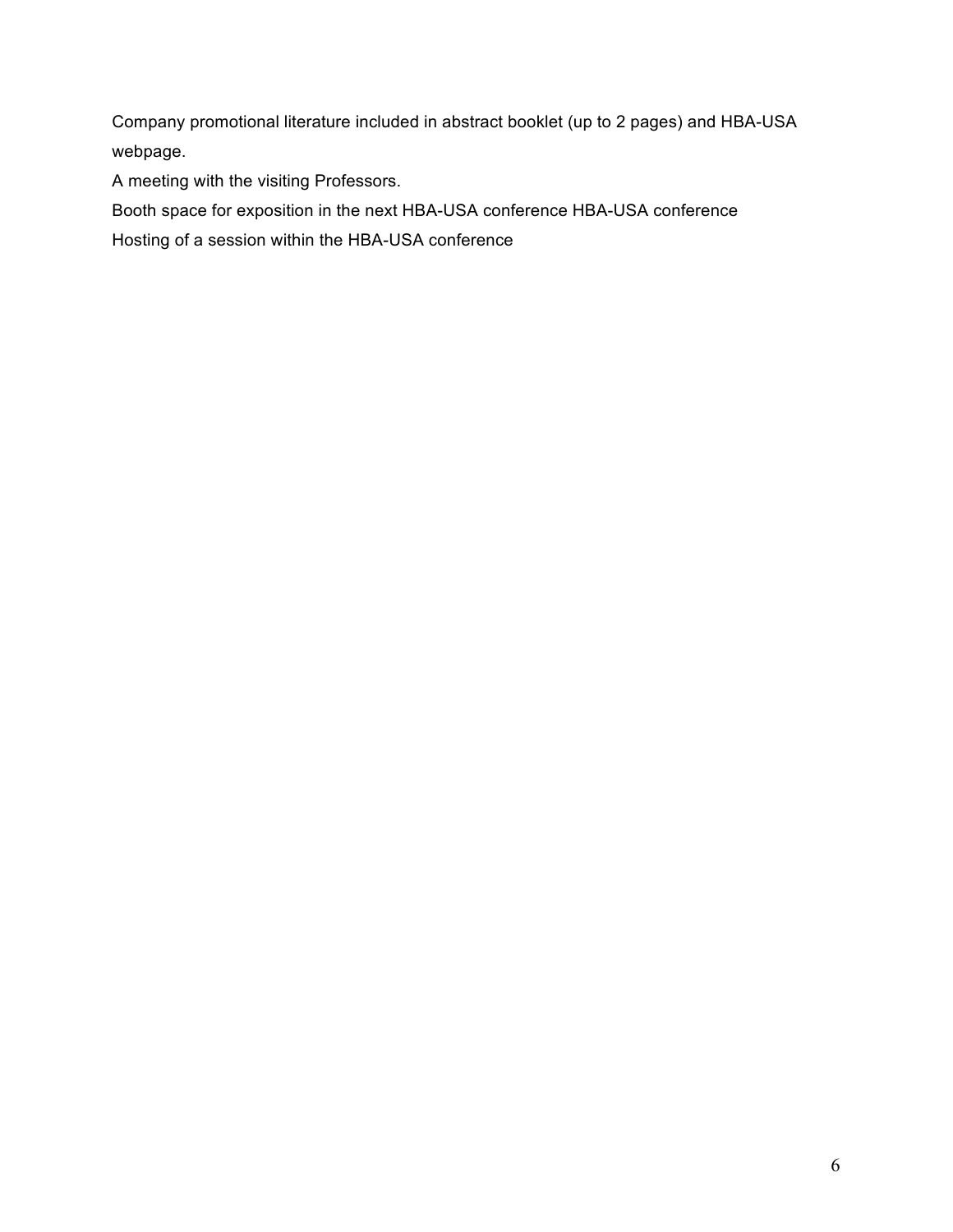## **Appendix I**

### **HBA-USA Staff and Organizational Information**

In 2006 the HBA-USA was founded and was granted tax-exempt status. The HBA-USA currently numbers more than 400 bioscientists of Greek decent, from 29 states in the US. The current board of directors (Table I) was elected in April 2012 for two years of tenure. An advisory board consists of a number of distinguished scientists from both the US and Europe (Table II).

#### **Table I:** 2012-4 Board of Directors.

| <b>POSITIION</b>           | <b>NAME</b>                             | <b>AFFILIATION</b>              |
|----------------------------|-----------------------------------------|---------------------------------|
| <b>President</b>           | Ioannis Zervantonakis, Ph.D.            | <b>Harvard Medical School</b>   |
| <b>Vice-President</b>      | Eleftherios Makris, M.D.-Ph.D.          | <b>UC</b> Davis                 |
| <b>Gen. Secretary</b>      | Anastasia Nikolopoulou, Ph.D.           | Cornell University              |
| <b>Treasurer</b>           | Konstantinos Biliouris, Ph.D            | University of Cincinnati        |
| <b>Appointed Secretary</b> | Panteleimon Mavroudis, Ph.D. candidate  | <b>Rutgers University</b>       |
| Councillor                 | Pavlos Msaouel, M.D.-Ph.D.              | A. Einstein College of Medicine |
| Councillor                 | Nikolaos Tsirikos-Karapanos, M.D.-Ph.D. | LHS Cleveland                   |

|  |  |  | Table II: Advisory Committee |
|--|--|--|------------------------------|
|--|--|--|------------------------------|

| <b>NAME</b>                     | <b>AFFILIATION</b>                                                  |
|---------------------------------|---------------------------------------------------------------------|
| Isidora Avgerinopoulou          | European Institute for Law, Science & Technology, Director          |
| Charalambos Gavras              | Boston University Medical School, Professor                         |
| Thanos Halazonetis              | University of Geneva, Professor                                     |
| Maria Lalioti                   | Yale University, Assist. Professor                                  |
| Stavros C. Manolagas            | University of Arkansas for Medical Sciences, Professor              |
| Ari Patrinos                    | Synthetic Genomics, Inc., President                                 |
| Charalambos Pothoulakis         | <b>Harvard Medical School</b>                                       |
| Dionysis Sakkas                 | Yale University, Associate Professor,                               |
| George Stamatoyannopoulos       | Markey Molecular Medicine Center, Professor                         |
| Gregory Stephanopoulos          | Professor, MIT                                                      |
| Dimitri Nanopoulos              | A & M Texas University, Professor                                   |
| Theocharis Theocharides         | TUFTS School of Medicine, Professor                                 |
| Andreas Tzakis                  | University of Miami, Professor                                      |
| Fotis Kafatos (Member At Large) | Imperial College London, Professor                                  |
| P. Roy Vagelos                  | Regeneron Pharmaceuticals, Inc., Chairman of the Board of Directors |
| George Behrakis                 | L100 chairman emeritus                                              |